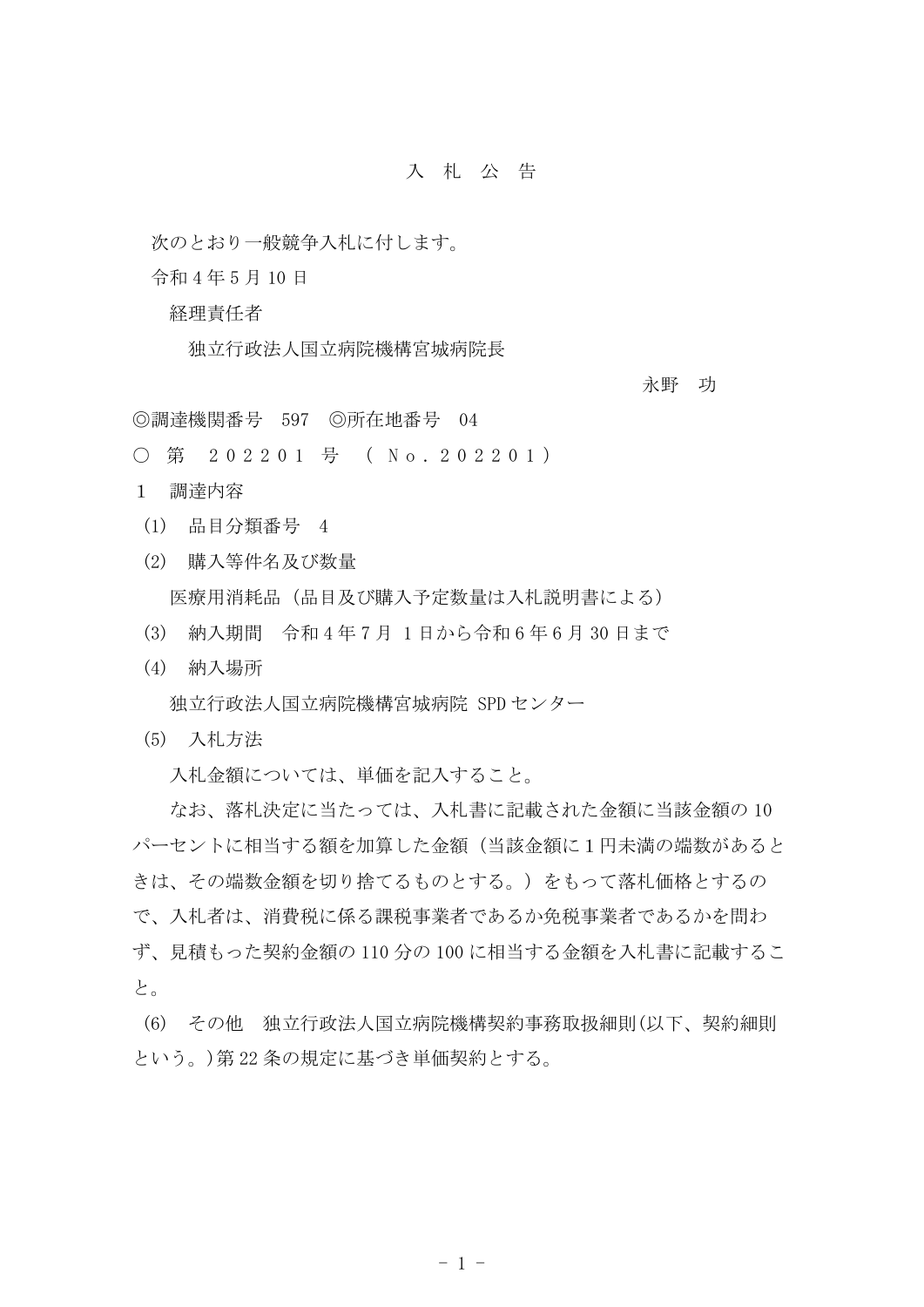2 競争参加資格

(1) 契約細則第5条の規定に該当しない者であること。なお、未成年者、被 保佐人又は被補助人であっても、契約締結のために必要な同意を得ているもの は、同条中、特別の理由がある場合に該当する。

(2) 契約細則第6条の規定に該当しない者であること。

(3) 厚生労働省競争参加資格(全省庁統一資格)「物品の販売」のA、B、 C又はDの等級に格付され、東北地域の競争参加資格を有する者であること。 なお、当該競争参加資格については、令和4年3月31日付け号外政府調達第 59号の官報の競争参加者の資格に関する公示の別表に掲げる申請受付窓口に おいて随時受け付けている。

(4) 高度管理医療機器等販売業許可証を有する者であること。

(5) 契約細則第4条の規定に基づき、経理責任者が定める資格を有する者で あること。

3 入札書の提出場所等

(1) 入札書の提出場所、契約条項を示す場所、入札説明書の交付場所及び問 い合わせ先

> 〒989-2202 宮城県亘理郡山元町高瀬字合戦原 100 独立行政法人国立病院機構宮城病院

企画課契約係 岩渕 晟 電話 0223-37-1131 内線 2225

- (2) 入札書の受領期限 令和 4 年 6 月 29 日 12 時 00 分
- (3) 開札の日時及び場所 令和 4 年 6 月 30 日 11 時 00 分 院内小会議室
- 4 その他
- (1) 契約手続において使用する言語及び通貨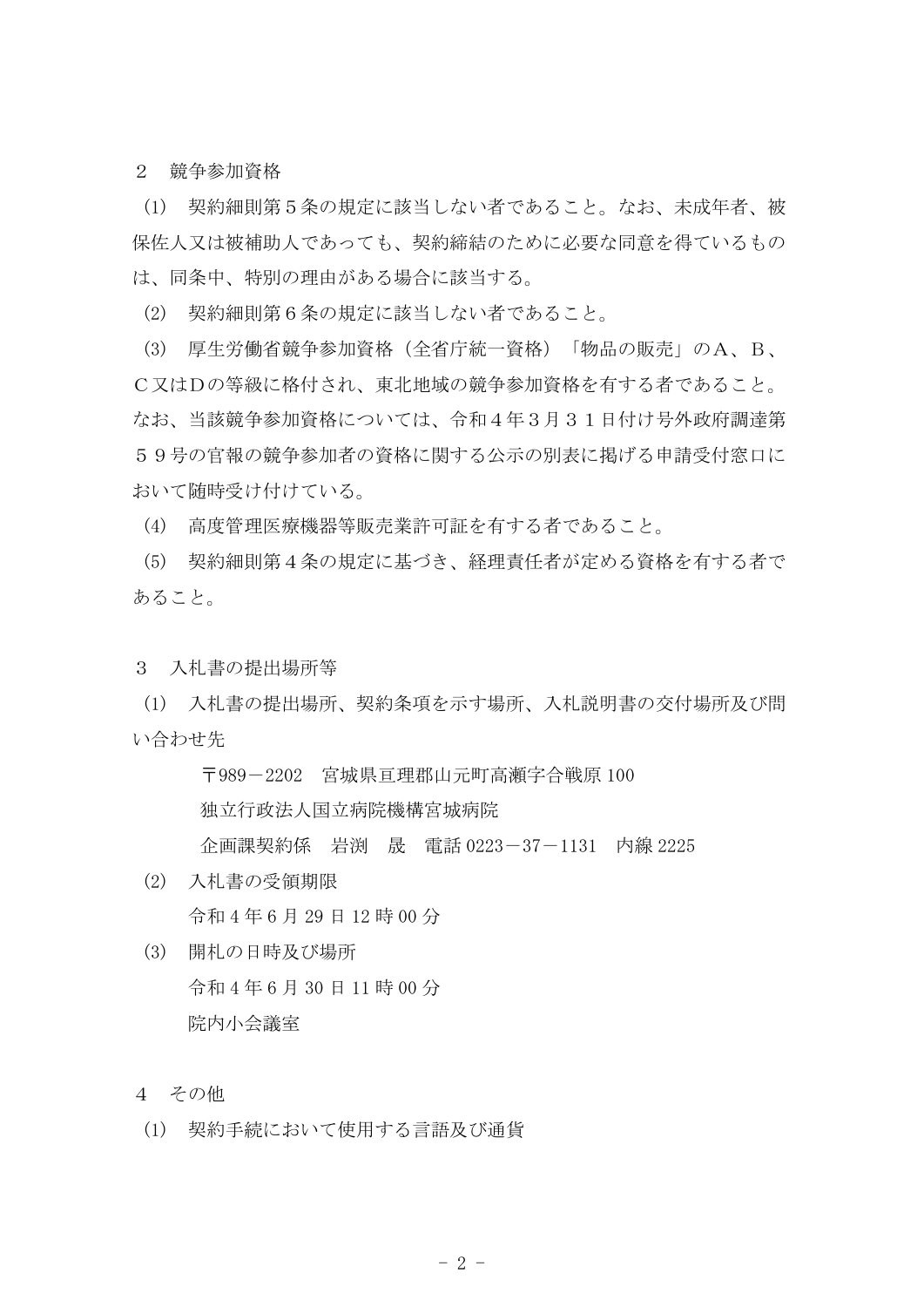日本語及び日本国通貨。

(2) 入札保証金及び契約保証金 免除

(3) 入札者に要求される事項 この一般競争に参加を希望する者は、封印し た入札書に高度管理医療機器等販売業許可証を有することを証明する書類を添 付して入札書の受領期限までに提出しなければならない。入札者は、開札日の 前日までの間において、経理責任者から当該書類に関し説明を求められた場合 は、それに応じなければならない。

(4) 入札の無効 本公告に示した競争参加資格のない者の提出した入札書、 入札者に求められる義務を履行しなかった者の提出した入札書は無効とする。

(5) 契約書作成の要否 要

(6) 落札者の決定方法 契約細則第 21 条の規定に基づいて作成された予定 価格の制限の範囲内で最低価格をもって有効な入札を行った入札者を落札者と する。

(7) 詳細は入札説明書による。

## 5 Summary

- (1) Official in charge of disbursement of the procuring entity:Isao Nagano, Director, National Hospital Organization Miyagi National Hospital
- (2) Classification of the products to be procured : 4
- (3) Nature and quantity of the products to be purchased : Medical Consumables (refer to attached sheet)
- (4) Delivery period :

From July 1,2022 through June 30,2024

- (5) Delivery place:National Hospital Organization Miyagi National Hospital SPD Center
- (6) Qualification for participating in the tendering procedures : Suppliers eligible for participating in